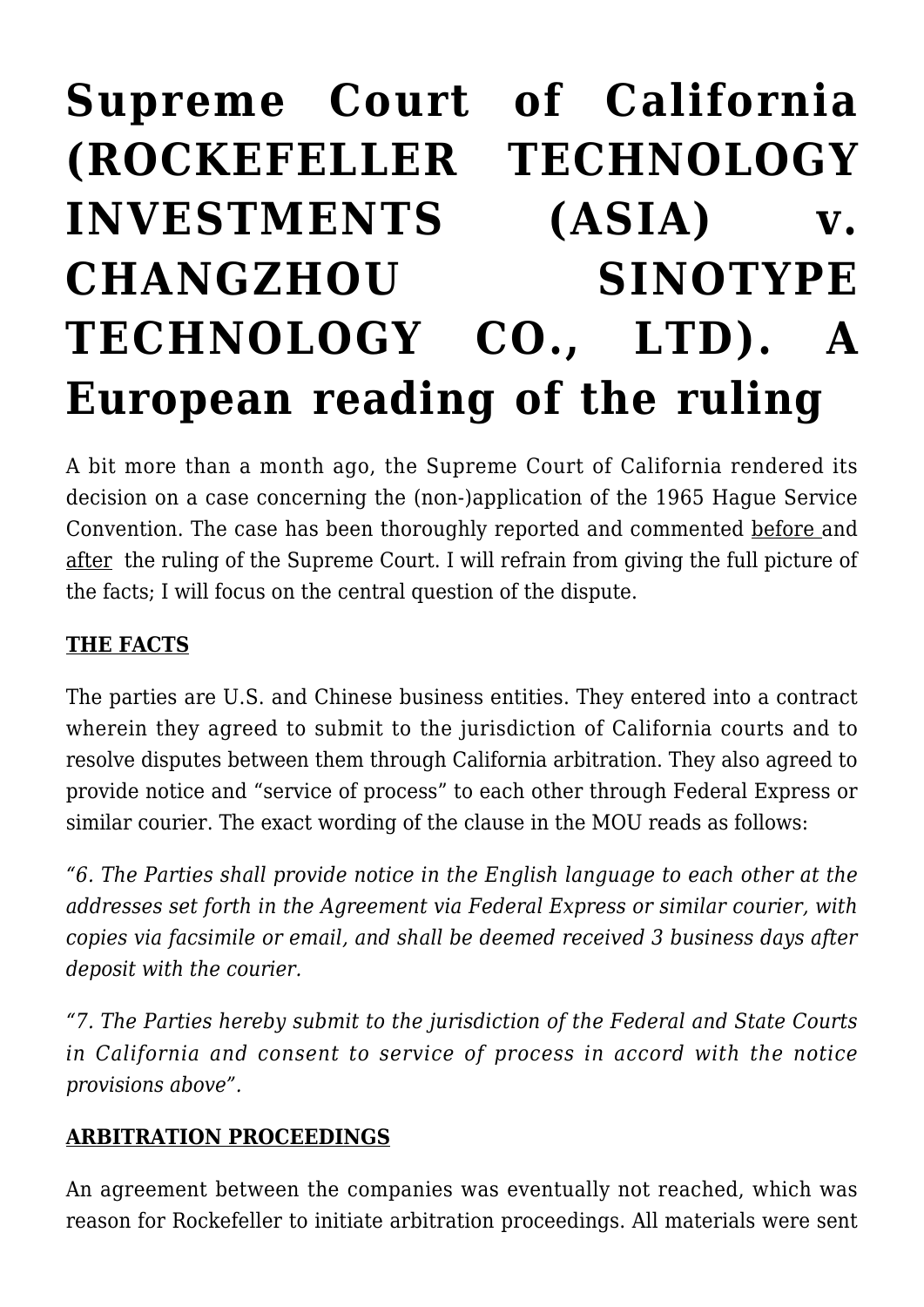both by email and Federal Express to the Chinese's company address listed in the MOU. The latter did not appear. The arbitrator awarded Rockefeller the amount of nearly 415 million \$. The decision was sent to Sinotype by e-mail and Federal Express.

### **COURT PROCEEDINGS**

In accordance with the Civil Procedure Code of the State of California [*§ 1285. Any party to an arbitration in which an award has been made may petition the court to confirm, correct or vacate the award…*], Rockefeller petitioned the award to be confirmed. The same 'service' method was used by the petitioner, i.e. e-mail and Federal Express. Again, Sinotype did not take part in the proceedings.

At a later stage, Sinotype became active, and filed a motion to set aside the default judgment for insufficiency of service of process. In particular, it asserted that it did not receive actual notice of any proceedings until March 2015 and argued that Rockefeller's failure to comply with the Hague Service Convention rendered the judgment confirming the arbitration award void. The motion was denied by the Los Angeles County Superior Court; the Court of Appeal reversed; finally, the Supreme Court reversed the appellate decision.

## **THE RULINGS**

The first instance court confirmed that the Service Convention was in principle applicable, however, the agreement between the parties to accept service by mail was valid and superseded the Convention. The Court of Appeal reversed the judgment, stating exactly the opposite, namely that the Service Convention supersedes private agreements. In light of China's opposition to service by mail, the agreed method of communication was considered inadequate for the purposes of the Convention. The Supreme Court held yet again the opposite, because the parties' agreement constituted a waiver of formal service of process under California law in favor of an alternative form of notification; hence, the Convention does not apply.

#### **COMMENT**

I place myself next to the commentators of the case: It is true that the Service Convention does not apply in the course of *arbitration proceedings*. There is convincing case law to support this view from different jurisdictions in different